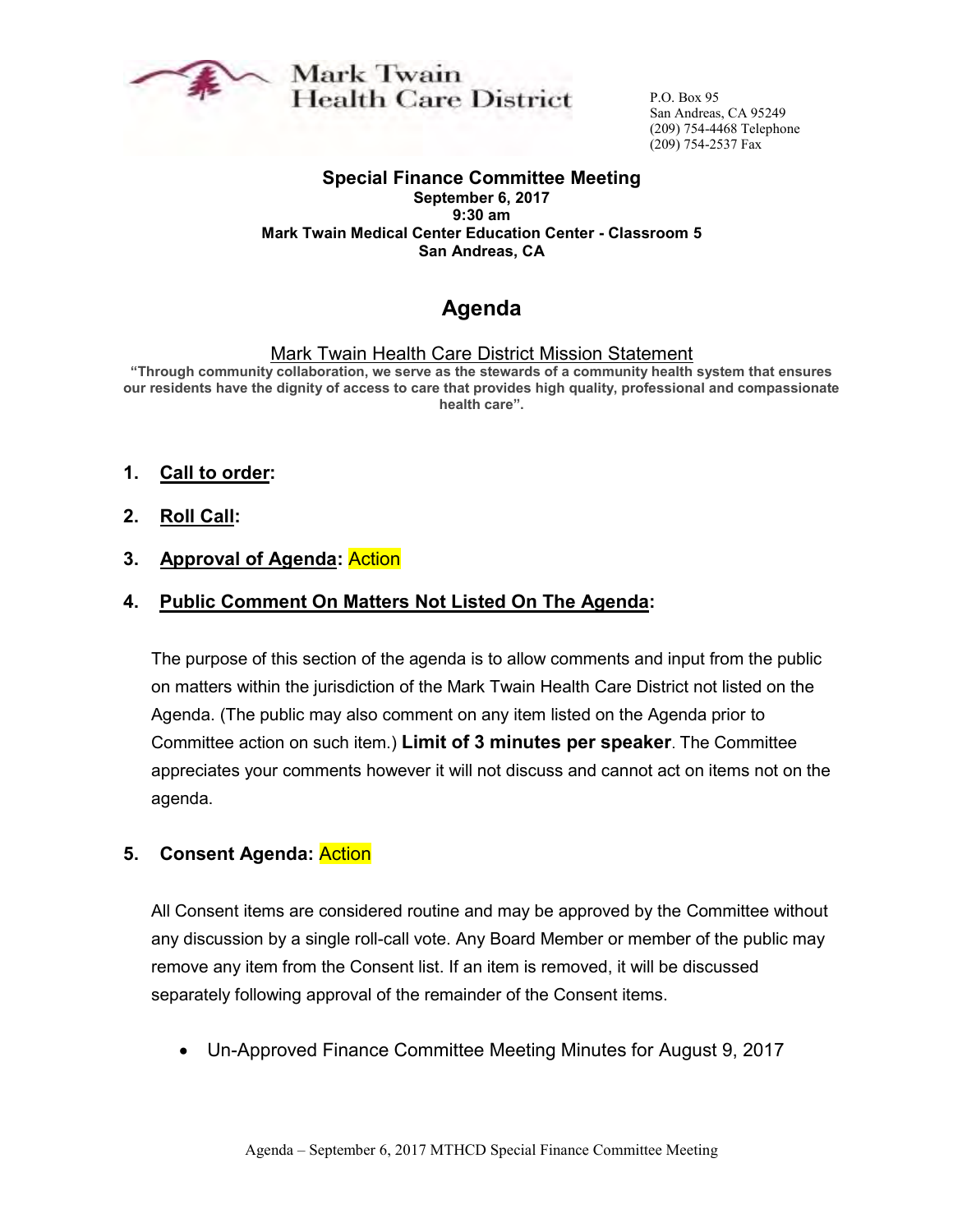| 6. |                                                                       |
|----|-----------------------------------------------------------------------|
|    | Financial Status, Trends, Long-Term Views and Cashflow:<br>$\bullet$  |
|    | August Financials Will Be Presented to The Committee:<br>$\circ$      |
| 7. |                                                                       |
|    | Investments:<br>$\bullet$                                             |
|    | <b>Investment Policy:</b><br>$\circ$                                  |
|    | <b>Financial Risk Assessment:</b><br>$\bullet$                        |
|    | <b>MTMC Pharmacy Upgrade Project:</b><br>٠                            |
| 8. |                                                                       |
|    | Update on Search for Auditor Firm:<br>$\bullet$                       |
|    | Update on Meeting with Rebecca Callen, County Auditor-Controller<br>٠ |
|    | <b>Update on Lease Renewals:</b><br>$\bullet$                         |
|    | Stockton Cardiology and Multi-Specialty Clinic MOB's<br>$\circ$       |

# **9. Comment and Future Agenda Items:**

## **10. Next Meeting:**

• The next regular meeting will be October 11, 2017

# **11. Adjournment:** Action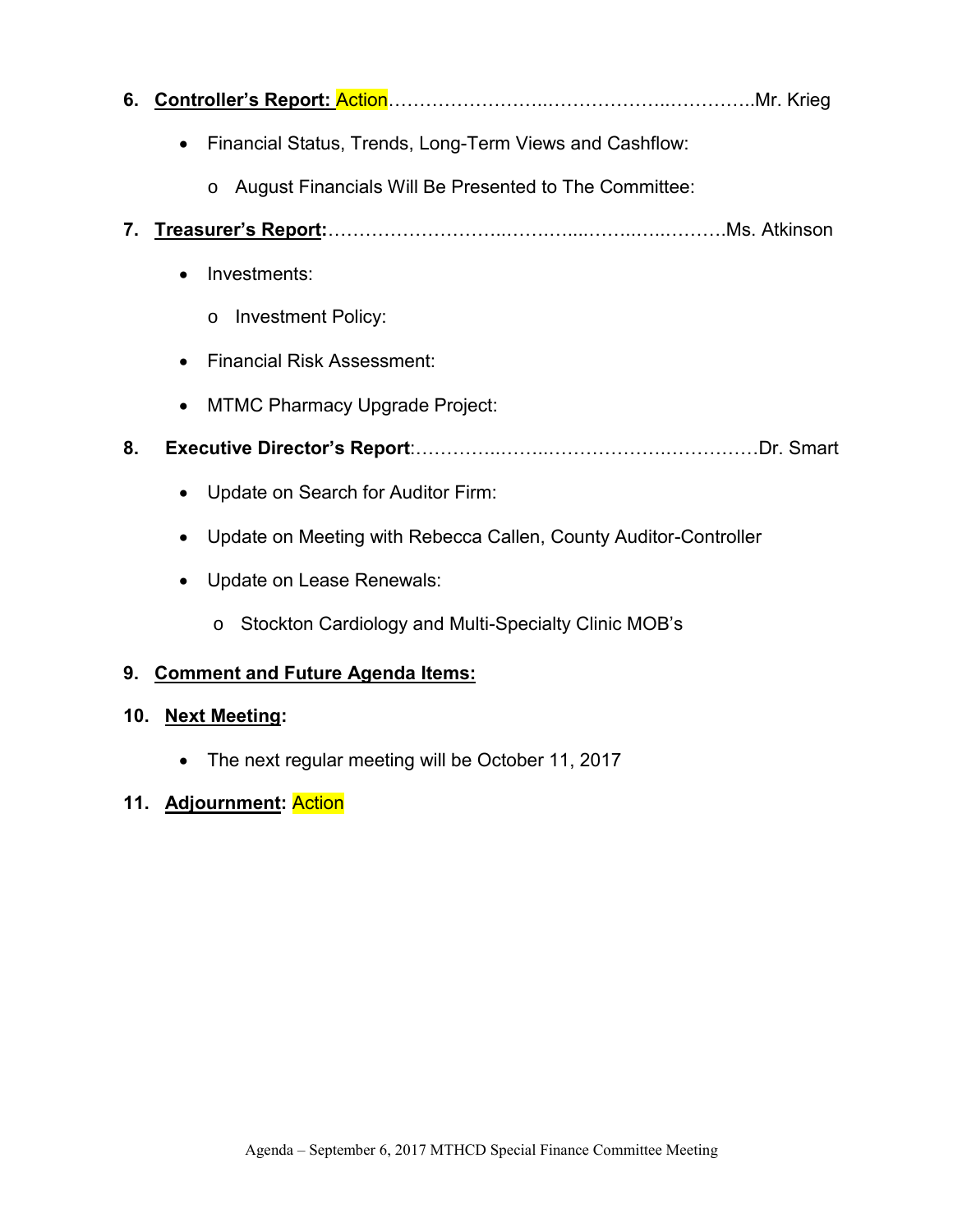

Mark Twain **Health Care District** 

P.O. Box 95 San Andreas, CA 95249 (209) 754-4468 Telephone (209) 754-2537 Fax

# **Finance Committee Meeting**

**August 9, 2017 9:30 am Mark Twain Medical Center Education Center - Classroom 5 San Andreas, CA**

# **Un-Approved Minutes**

Mark Twain Health Care District Mission Statement

**"Through community collaboration, we serve as the stewards of a community health system that ensures our residents have the dignity of access to care that provides high quality, professional and compassionate health care".** 

### **1. Call to order:**

The meeting was called to order by Susan Atkinson, Treasurer at 9:31am.

#### **2. Roll Call:**

Present for roll call was Treasurer, Ms. Atkinson, MSW, and Secretary, Ms. Radford, FNP. Also present were staff, JR Krieg, Controller and Ken Malcoun, District Accountant.

#### **3. Approval of Agenda:** Action

Ms. Radford moved to approve the agenda. Ms. Atkinson seconded the motion and it passed 2-0.

#### **4. Public Comment On Matters Not Listed On The Agenda:**

Hearing none.

### **5. Consent Agenda:** Action

• **Un-Approved Finance Committee Meeting Minutes for July 12, 2017** 

Mr. Krieg asked the amount relating to the Depreciation and Amortization Schedule be changed from \$44k to \$74k in the July 12, 2017 minutes. Ms. Radford moved to approve the Consent Agenda as amended. Ms. Atkinson seconded the motion and it passed 2-0.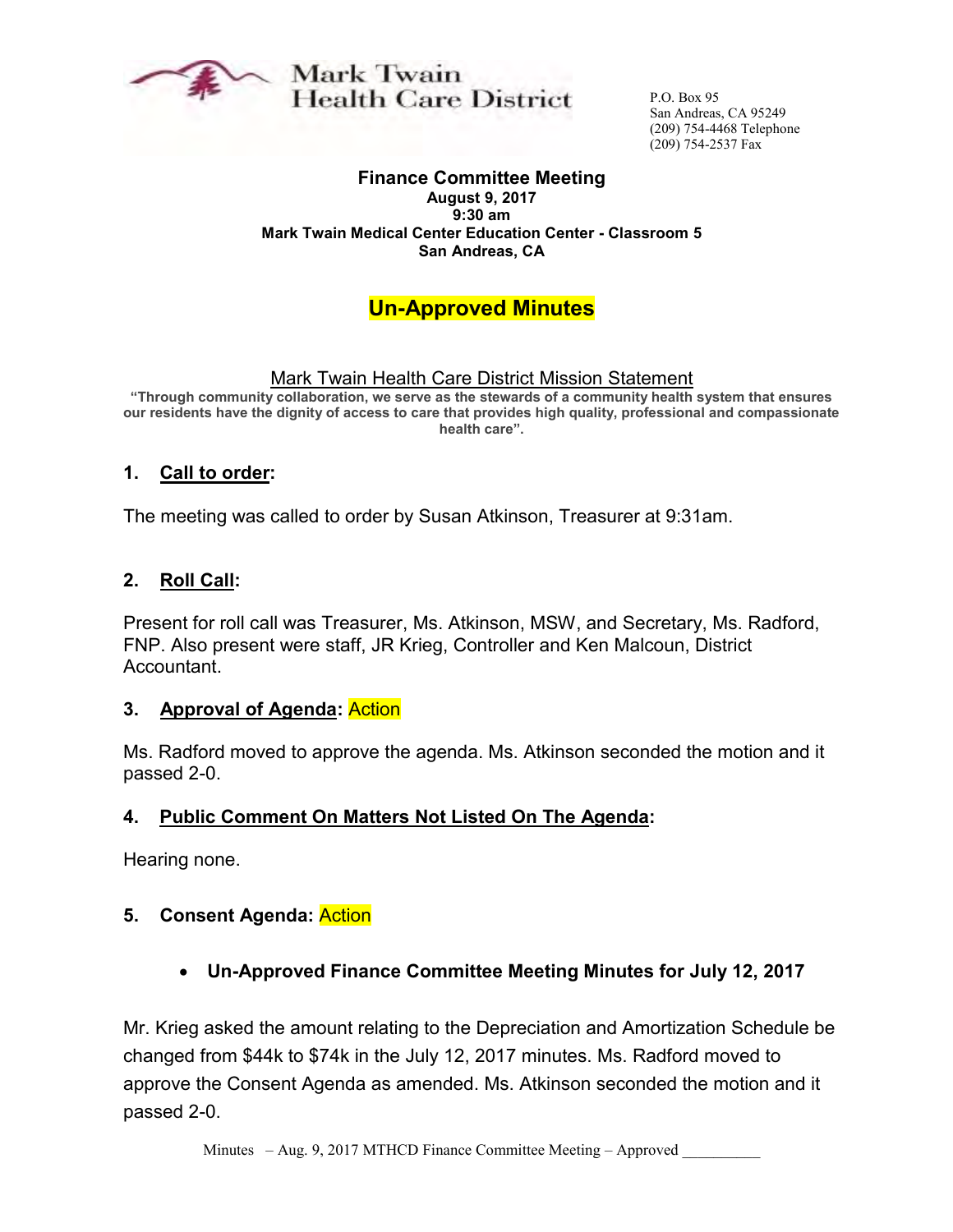## **6. Presentation – Bank of Stockton**

### • **Eric Daegling, VP, Business Banking Center Manager:**

Ms. Atkinson: Introduced Mr. Daegling who gave everyone a booklet depicting the 150-year history of the Bank of Stockton. He then summarized the bank's history, his experience with the bank and offered his services to the District. Their approach is to determine the needs of the customer and then to meet those needs. His background is in lending wherein they brag of no residential foreclosures in the past recession. They boast no voice mail as prefer to meet the customer and be "hands on". Their credit card option assigns the account/card to the District not an individual of the District. The closest Bank of Stockton Branch is in Angels Camp. Mr. Daegling introduced Dwayne Garcia as the AC Branch Manager.

Mr. Garcia: Offered they're a community bank that contributes to FFA, Fair, AC Business Association etc. Their approach is don't sell what isn't needed.

Ms. Atkinson: The District receives public tax dollars so must remain super conservative in investments.

Dr. Smart: The District has been with a local bank for many years getting .01% (+/-) on return so approx. 4-5 years ago, the District went with a local \$1mill investment in Govt. Bonds with a 1% (+/-) return. Of late in addition to the low return there is no customer service. There are strict California requirement governing a public agency in terms of investing.

### **7. Controller's Report:** Action

• Financial Status, Trends, Long-Term Views and Cashflow:

# o **July Financials Will Be Presented to The Committee:**

Mr. Krieg: Referred to different lines on the Statement of Revenues and Expenses Report i.e.: Line 14 which is now -0- on both sides. Beginning at the new fiscal year the District is being reimbursed for all utility payments being made on behalf of the Corporation; Line 16 reflects repairs being made on the VS home; Line 7 reflects the District having two employees now; Line 5 is interest / investment income. In summary, the Revenue side reflects an operating profit of \$60.1k before all grants and sponsorships. The Budgeted income was \$50.0k. Grants and Sponsorships was budgeted for \$2,400 which is not included in Line 28 of Golden Health Community Grants. Nothing much changed on the Balance Sheet. On the Check Register Report the budget for attorney / legal was for \$75k however there is another \$75k (capitalized) so really have \$150 available.

Ms. Radford moved to recommend approval of the financials to the Board. Ms. Atkinson provided her second and the motion passed 2-0.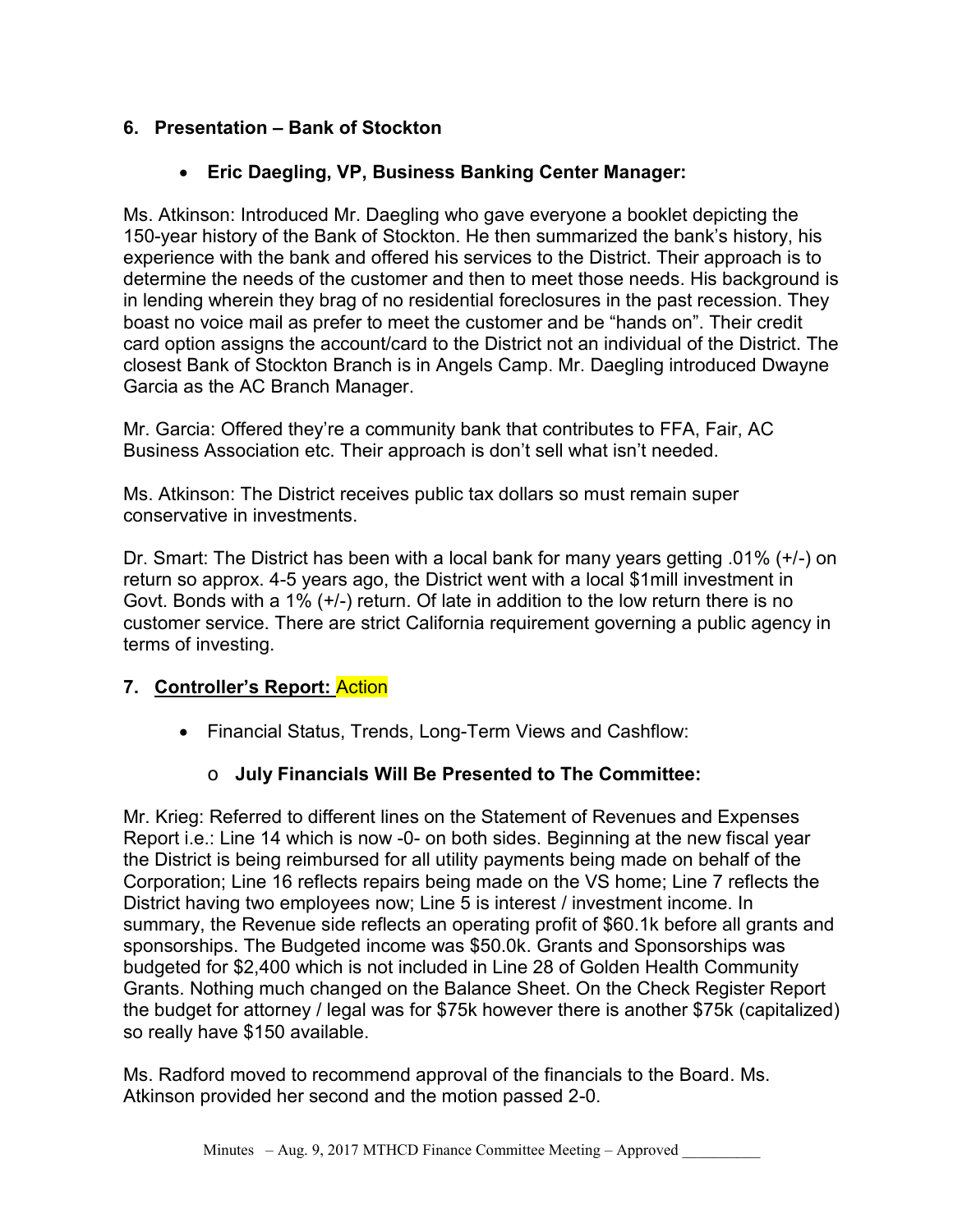# **8. Treasurer's Report:**

## • **Investments and Banking:**

## o **Discussion Regarding Possible Changes:**

Ms. Atkinson: Is researching other banking options thus the presentation heard earlier by Bank of Stockton.

# • **Local Agency Investment Fund (LAIF):**

Ms. Atkinson: Wasn't pleased with her research into LAIF.

Dr. Smart: Suggested CalTrust might be a better option than LAIF. He will talk to other Districts at the ACHD conference in San Diego (Sept 12-14) to see what they are investing in.

Mr. Krieg: The District has \$1mill in checking and may want to move \$300k of that figure to the investment side to equal \$1mill.

### **9. Executive Director's Report**:

• **RFP - Financial Risk Assessment of the District:**

# o **Consideration to Hire Consulting Firm:** Action

Dr. Smart: Six RFP's were sent out. Staff received 4 well-done proposals. Some of the element of the proposals will have to remain confidential. The Finance Committee will likely interview 2 then take the final recommendation into closed session to discuss the details of the RFP.

# • **Update on Valley Springs Project:**

Dr. Smart: Reports he is in communication with Gary Hicks, USDA Consultant weekly regarding the progress of the clinic project. The commitment letter from MTMC Corp. will not off-set the projected debt service for the USDA loan. The most recent considerations are to downside the clinic square footage, MTHCD lease out a portion not leased to MTMC or subsidize. He will be meeting with Clyde Clapp, Supervisor and County CAO, Tim Lutz on Friday regarding the project.

# • **Update on Search for Auditor Firm**:

Dr. Smart: Gary Hicks, USDA Consultant has provided a list of 6 possible auditors for the District to consider.

Minutes – Aug. 9, 2017 MTHCD Finance Committee Meeting – Approved